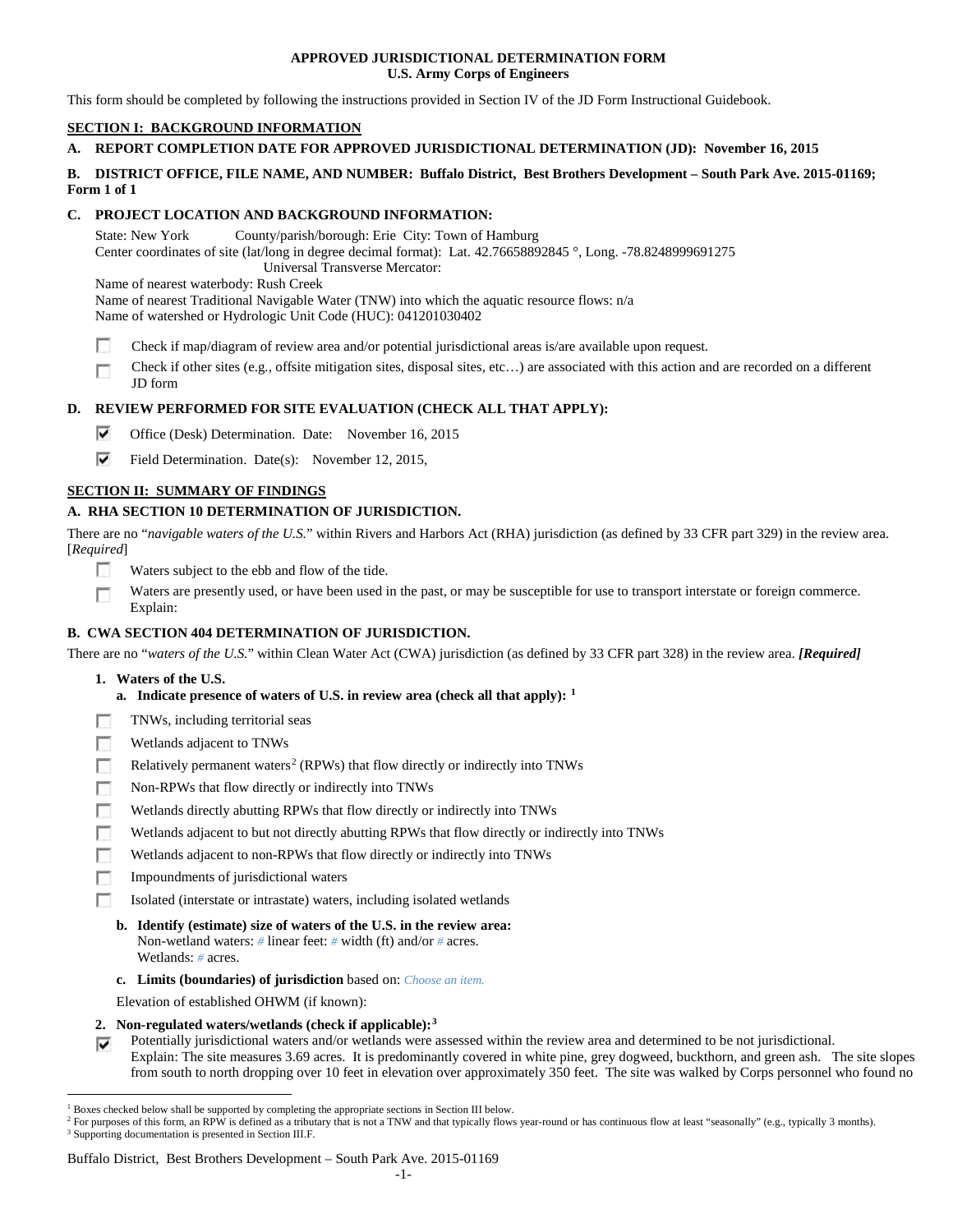drainageway, swales, ditches, blackened leaves or any other evidence of hydrologic indicators to be present on site. The NWI maps indicated a PFO1E area located to the east of the parcel with an encroachment on the parcel under review in the northwestern quadrant. Field observations indicated that the area was forested in pine trees, it was perched on the top on the slope, and was not a wetland. Soil maps indicated the potential for drainage near the northern boundary of the parcel but no drainage features were observed in the field. There had been a slight drizzle on the day of the site visit that continued through the site visit but no evidence of runoff from the parcel was observed. This site was determined to be upland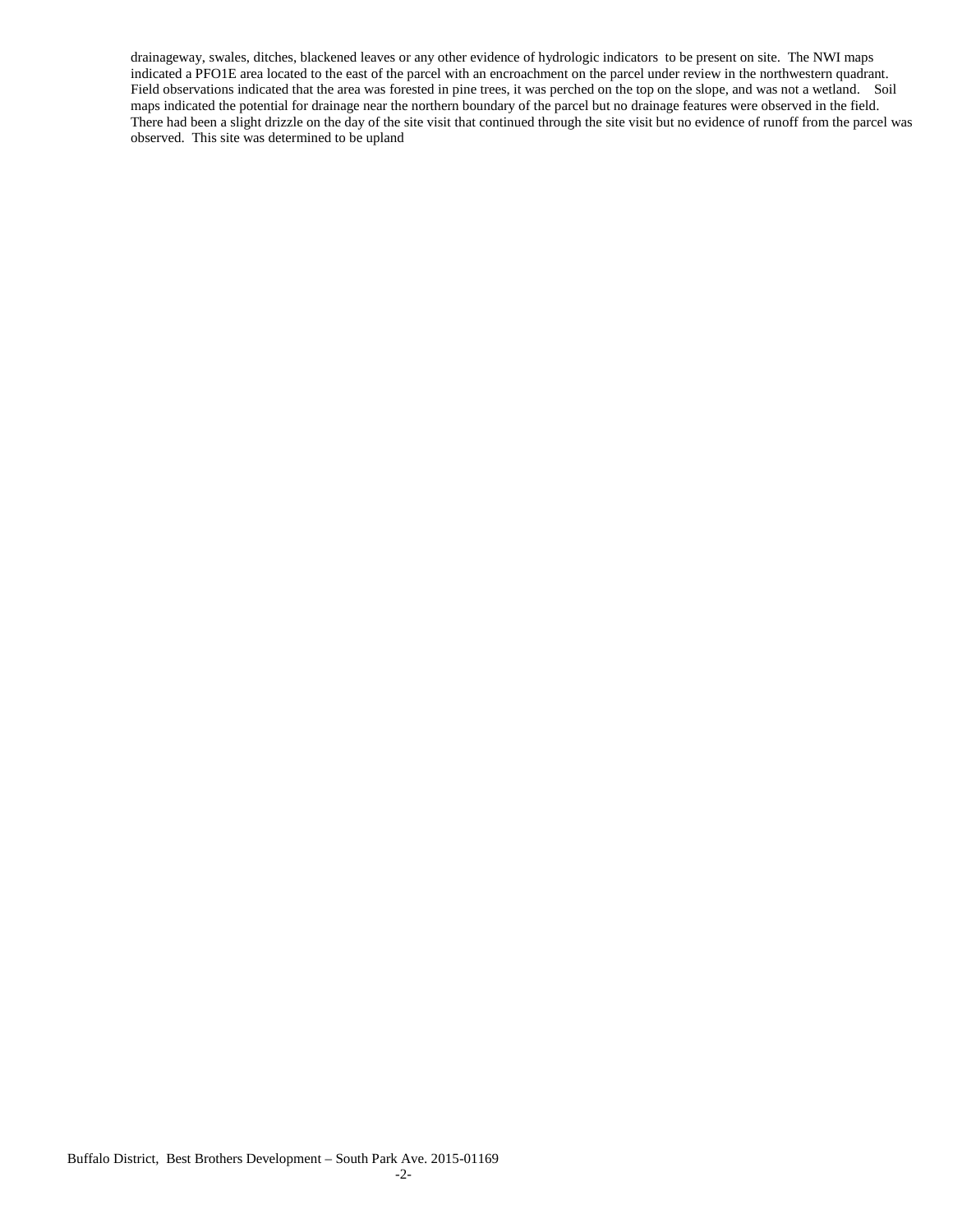## **SECTION III: CWA ANALYSIS**

## **A. TNWs AND WETLANDS ADJACENT TO TNWs**

**The agencies will assert jurisdiction over TNWs and wetlands adjacent to TNWs. If the aquatic resource is a TNW, complete Section III.A.1 and Section III.D.1. only; if the aquatic resource is a wetland adjacent to a TNW, complete Sections III.A.1 and 2 and Section III.D.1.; otherwise, see Section III.B below**.

- **1. TNW**  Identify TNW: *Click here to enter text.* Summarize rationale supporting determination: *Click here to enter text.*
- **2. Wetland adjacent to TNW**
	- Summarize rationale supporting conclusion that wetland is "adjacent": *Click here to enter text.*

#### **B. CHARACTERISTICS OF TRIBUTARY (THAT IS NOT A TNW) AND ITS ADJACENT WETLANDS (IF ANY):**

**This section summarizes information regarding characteristics of the tributary and its adjacent wetlands, if any, and it helps determine whether or not the standards for jurisdiction established under Rapanos have been met.** 

**The agencies will assert jurisdiction over non-navigable tributaries of TNWs where the tributaries are "relatively permanent waters" (RPWs), i.e. tributaries that typically flow year-round or have continuous flow at least seasonally (e.g., typically 3 months). A wetland that directly abuts an RPW is also jurisdictional. If the aquatic resource is not a TNW, but has year-round (perennial) flow, skip to Section III.D.2. If the aquatic resource is a wetland directly abutting a tributary with perennial flow, skip to Section III.D.4.**

**A wetland that is adjacent to but that does not directly abut an RPW requires a significant nexus evaluation. Corps districts and EPA regions will include in the record any available information that documents the existence of a significant nexus between a relatively permanent tributary that is not perennial (and its adjacent wetlands if any) and a traditional navigable water, even though a significant nexus finding is not required as a matter of law.**

**If the waterbody[4](#page-2-0) is not an RPW, or a wetland directly abutting an RPW, a JD will require additional data to determine if the waterbody has a significant nexus with a TNW. If the tributary has adjacent wetlands, the significant nexus evaluation must consider the tributary in combination with all of its adjacent wetlands. This significant nexus evaluation that combines, for analytical purposes, the tributary and all of its adjacent wetlands is used whether the review area identified in the JD request is the tributary, or its adjacent wetlands, or both. If the JD covers a tributary with adjacent wetlands, complete Section III.B.1 for the tributary, Section III.B.2 for any onsite wetlands, and Section III.B.3 for all wetlands adjacent to that tributary, both onsite and offsite. The determination whether a significant nexus exists is determined in Section III.C below.**

**1. Characteristics of non-TNWs that flow directly or indirectly into TNW**

**(i) General Area Conditions:**

Watershed size: *# Choose an item.* Drainage area: *# Choose an item.*

Average annual rainfall: *#* inches Average annual snowfall: *#* inches

#### **(ii) Physical Characteristics:**

- (a) Relationship with TNW:
	- Tributary flows directly into TNW.

n Tributary flows through *Choose an item.* tributaries before entering TNW.

Project waters are *Choose an item.* river miles from TNW. Project waters are *Choose an item.* river miles from RPW. Project waters are *Choose an item.* aerial (straight) miles from TNW. Project waters are *Choose an item.* aerial (straight) miles from RPW. Project waters cross or serve as state boundaries. Explain: *Click here to enter text.*

Identify flow route to TNW[5:](#page-2-1) *Click here to enter text.* Tributary stream order, if known: *Click here to enter text.*

(b) General Tributary Characteristics (check all that apply):

**Tributary** is: Natural

- $\sim$ Artificial (man-made). Explain: *Click here to enter text.*
- Manipulated (man-altered). Explain: *Click here to enter text.*

#### Buffalo District, Best Brothers Development – South Park Ave. 2015-01169

<span id="page-2-1"></span><span id="page-2-0"></span> $4$  Note that the Instructional Guidebook contains additional information regarding swales, ditches, washes, and erosional features generally and in the arid West. <sup>5</sup> Flow route can be described by identifying, e.g., tributary a, which flows through the review area, to flow into tributary b, which then flows into TNW.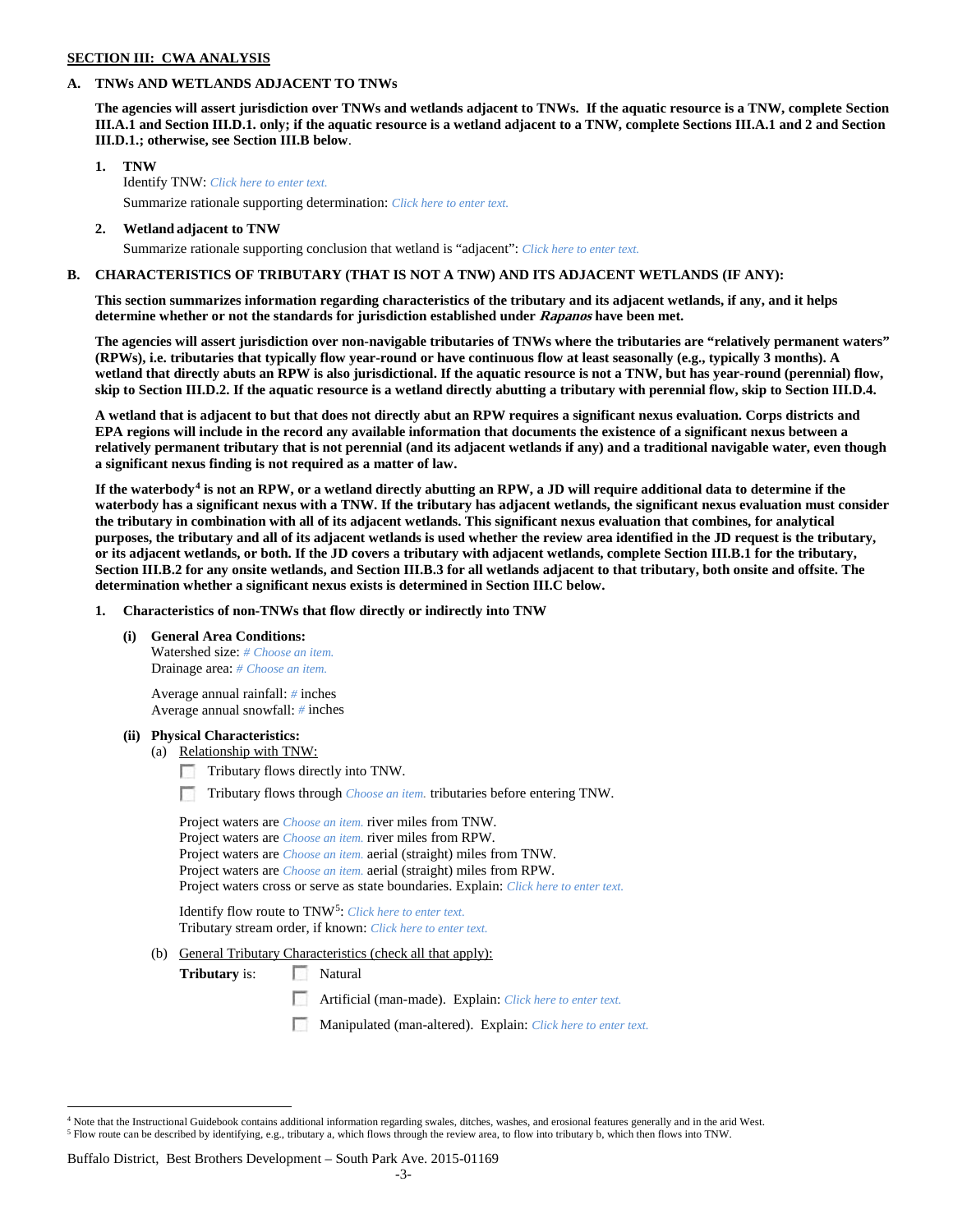|                                                                                                                                                                                                                                                                                     |                                                                                                                                                                                                                                                                                                                                                                                                                                                                                                                                                                                                                                                                                                                                                                                                                                                                                                                                                                                                                                                                                                                                                                                           | Tributary properties with respect to top of bank (estimate):<br>Average width: # feet<br>Average depth: # feet<br>Average side slopes: Choose an item. |   |                                                     |  |  |  |                                                                                                                                     |  |
|-------------------------------------------------------------------------------------------------------------------------------------------------------------------------------------------------------------------------------------------------------------------------------------|-------------------------------------------------------------------------------------------------------------------------------------------------------------------------------------------------------------------------------------------------------------------------------------------------------------------------------------------------------------------------------------------------------------------------------------------------------------------------------------------------------------------------------------------------------------------------------------------------------------------------------------------------------------------------------------------------------------------------------------------------------------------------------------------------------------------------------------------------------------------------------------------------------------------------------------------------------------------------------------------------------------------------------------------------------------------------------------------------------------------------------------------------------------------------------------------|--------------------------------------------------------------------------------------------------------------------------------------------------------|---|-----------------------------------------------------|--|--|--|-------------------------------------------------------------------------------------------------------------------------------------|--|
|                                                                                                                                                                                                                                                                                     |                                                                                                                                                                                                                                                                                                                                                                                                                                                                                                                                                                                                                                                                                                                                                                                                                                                                                                                                                                                                                                                                                                                                                                                           | Primary tributary substrate composition (check all that apply):<br>Silts                                                                               |   | Sands                                               |  |  |  | Concrete                                                                                                                            |  |
|                                                                                                                                                                                                                                                                                     |                                                                                                                                                                                                                                                                                                                                                                                                                                                                                                                                                                                                                                                                                                                                                                                                                                                                                                                                                                                                                                                                                                                                                                                           | Cobbles                                                                                                                                                |   | Gravel                                              |  |  |  | Muck                                                                                                                                |  |
|                                                                                                                                                                                                                                                                                     |                                                                                                                                                                                                                                                                                                                                                                                                                                                                                                                                                                                                                                                                                                                                                                                                                                                                                                                                                                                                                                                                                                                                                                                           | Bedrock                                                                                                                                                | ш | Vegetation. Type/% cover: Click here to enter text. |  |  |  |                                                                                                                                     |  |
|                                                                                                                                                                                                                                                                                     |                                                                                                                                                                                                                                                                                                                                                                                                                                                                                                                                                                                                                                                                                                                                                                                                                                                                                                                                                                                                                                                                                                                                                                                           | Other. Explain: Click here to enter text.                                                                                                              |   |                                                     |  |  |  |                                                                                                                                     |  |
| Tributary condition/stability [e.g., highly eroding, sloughing banks]. Explain: Click here to enter text.<br>Presence of run/riffle/pool complexes. Explain: Click here to enter text.<br>Tributary geometry: Choose an item.<br>Tributary gradient (approximate average slope): #% |                                                                                                                                                                                                                                                                                                                                                                                                                                                                                                                                                                                                                                                                                                                                                                                                                                                                                                                                                                                                                                                                                                                                                                                           |                                                                                                                                                        |   |                                                     |  |  |  |                                                                                                                                     |  |
| (c)                                                                                                                                                                                                                                                                                 | Flow:<br>Tributary provides for: Choose an item.<br>Estimate average number of flow events in review area/year: Choose an item.<br>Describe flow regime: Click here to enter text.<br>Other information on duration and volume: Click here to enter text.                                                                                                                                                                                                                                                                                                                                                                                                                                                                                                                                                                                                                                                                                                                                                                                                                                                                                                                                 |                                                                                                                                                        |   |                                                     |  |  |  |                                                                                                                                     |  |
|                                                                                                                                                                                                                                                                                     |                                                                                                                                                                                                                                                                                                                                                                                                                                                                                                                                                                                                                                                                                                                                                                                                                                                                                                                                                                                                                                                                                                                                                                                           | <b>Surface flow is:</b> <i>Choose an item.</i> <b>Characteristics:</b> <i>Click here to enter text.</i>                                                |   |                                                     |  |  |  |                                                                                                                                     |  |
|                                                                                                                                                                                                                                                                                     | Subsurface flow: Choose an item. Explain findings: Click here to enter text.<br>Dye (or other) test performed: Click here to enter text.                                                                                                                                                                                                                                                                                                                                                                                                                                                                                                                                                                                                                                                                                                                                                                                                                                                                                                                                                                                                                                                  |                                                                                                                                                        |   |                                                     |  |  |  |                                                                                                                                     |  |
|                                                                                                                                                                                                                                                                                     | Tributary has (check all that apply):<br>$\Box$ Bed and banks<br>$\Box$ OHWM <sup>6</sup> (check all indicators that apply):<br>$\Box$ clear, natural line impressed on the bank $\Box$<br>the presence of litter and debris<br>changes in the character of soil<br>destruction of terrestrial vegetation<br>shelving<br>the presence of wrack line<br>sediment sorting<br>vegetation matted down, bent, or absent<br>leaf litter disturbed or washed away<br>scour<br>sediment deposition<br>multiple observed or predicted flow events<br>water staining<br>abrupt change in plant community Click here to enter text.<br>other (list): Click here to enter text.<br>Discontinuous OHWM. <sup>7</sup> Explain: Click here to enter text.<br>If factors other than the OHWM were used to determine lateral extent of CWA jurisdiction (check all that apply):<br>Mean High Water Mark indicated by:<br>High Tide Line indicated by:<br>oil or scum line along shore objects<br>survey to available datum;<br>fine shell or debris deposits (foreshore)<br>physical markings;<br>L.<br>L.<br>vegetation lines/changes in vegetation types.<br>physical markings/characteristics<br>$\sim$ |                                                                                                                                                        |   |                                                     |  |  |  |                                                                                                                                     |  |
|                                                                                                                                                                                                                                                                                     |                                                                                                                                                                                                                                                                                                                                                                                                                                                                                                                                                                                                                                                                                                                                                                                                                                                                                                                                                                                                                                                                                                                                                                                           | tidal gauges<br>other (list): Click here to enter text.                                                                                                |   |                                                     |  |  |  |                                                                                                                                     |  |
|                                                                                                                                                                                                                                                                                     |                                                                                                                                                                                                                                                                                                                                                                                                                                                                                                                                                                                                                                                                                                                                                                                                                                                                                                                                                                                                                                                                                                                                                                                           | <b>Chemical Characteristics:</b>                                                                                                                       |   |                                                     |  |  |  |                                                                                                                                     |  |
|                                                                                                                                                                                                                                                                                     |                                                                                                                                                                                                                                                                                                                                                                                                                                                                                                                                                                                                                                                                                                                                                                                                                                                                                                                                                                                                                                                                                                                                                                                           | Explain: Click here to enter text.                                                                                                                     |   |                                                     |  |  |  | Characterize tributary (e.g., water color is clear, discolored, oily film; water quality; general watershed characteristics, etc.). |  |

Identify specific pollutants, if known: *Click here to enter text.*

**(iii)** 

<span id="page-3-1"></span><span id="page-3-0"></span> <sup>6</sup> <sup>6</sup>A natural or man-made discontinuity in the OHWM does not necessarily sever jurisdiction (e.g., where the stream temporarily flows underground, or where the OHWM has been removed by development or agricultural practices). Where there is a break in the OHWM that is unrelated to the waterbody's flow regime (e.g., flow over a rock outcrop or through a culvert), the agencies will look for indicators of flow above and below the break. 7 Ibid.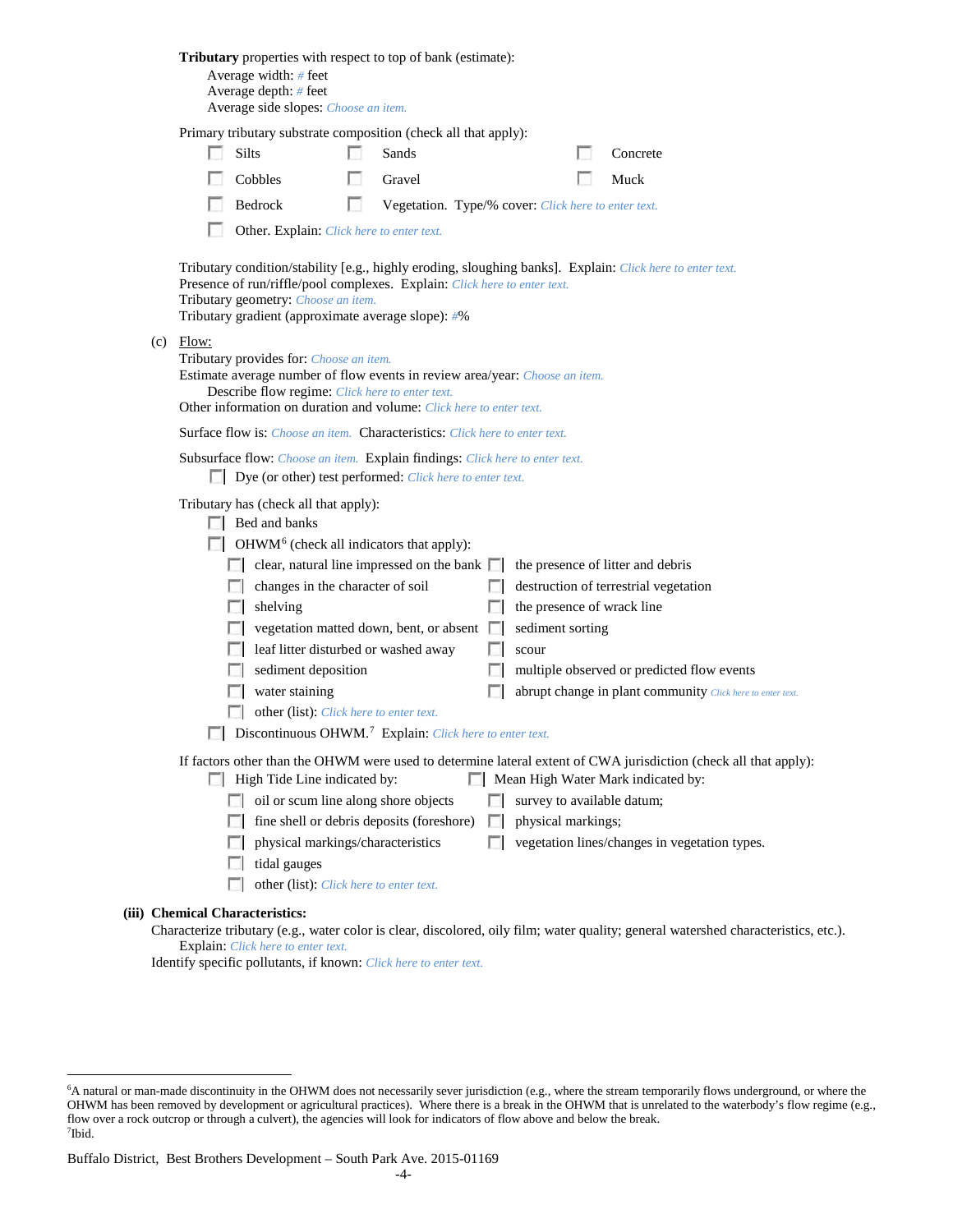## **(iv) Biological Characteristics. Channel supports (check all that apply):**

- Riparian corridor. Characteristics (type, average width): *Click here to enter text.*
- Wetland fringe. Characteristics: *Click here to enter text.*
- Habitat for:
	- Federally Listed species. Explain findings: *Click here to enter text.*
	- Fish/spawn areas. Explain findings: *Click here to enter text.*
	- Other environmentally-sensitive species. Explain findings: *Click here to enter text.* п.
	- n Aquatic/wildlife diversity. Explain findings: *Click here to enter text.*

#### **2. Characteristics of wetlands adjacent to non-TNW that flow directly or indirectly into TNW**

#### **(i) Physical Characteristics:**

- (a) General Wetland Characteristics:
	- Properties:

Wetland size: *#* acres Wetland type. Explain: *Click here to enter text.*

Wetland quality. Explain: *Click here to enter text.*

Project wetlands cross or serve as state boundaries. Explain: *Click here to enter text.*

(b) General Flow Relationship with Non-TNW: Flow is: *Choose an item.* Explain: *Click here to enter text.*

Surface flow is: *Choose an item.* Characteristics: *Click here to enter text.*

Subsurface flow: *Choose an item.* Explain findings: *Click here to enter text.*

Dye (or other) test performed: *Click here to enter text.*

#### (c) Wetland Adjacency Determination with Non-TNW:

- $\Box$  Directly abutting
- Not directly abutting
	- 100 Discrete wetland hydrologic connection. Explain: *Click here to enter text.*
	- Ecological connection. Explain: *Click here to enter text.* **The Contract of the Contract of the Contract of the Contract of the Contract of the Contract of the Contract of the Contract of the Contract of the Contract of the Contract of the Contract of the Contract of the Contract**
	- $\sim$ Separated by berm/barrier. Explain: *Click here to enter text.*
- (d) Proximity (Relationship) to TNW

Project wetlands are *Choose an item.* river miles from TNW. Project waters are *Choose an item.* aerial (straight) miles from TNW. Flow is from: *Choose an item.* Estimate approximate location of wetland as within the *Choose an item.* floodplain.

#### **(ii) Chemical Characteristics:**

Characterize wetland system (e.g., water color is clear, brown, oil film on surface; water quality; general watershed characteristics; etc.). Explain: *Click here to enter text.*

Identify specific pollutants, if known: *Click here to enter text.*

## **(iii) Biological Characteristics. Wetland supports (check all that apply):**

- Riparian buffer. Characteristics (type, average width): *Click here to enter text.*
- Vegetation type/percent cover. Explain: *Click here to enter text.*
- $\Box$  Habitat for:
	- Federally Listed species. Explain findings: *Click here to enter text*.
	- Fish/spawn areas. Explain findings: *Click here to enter text*.
	- Other environmentally-sensitive species. Explain findings: *Click here to enter text.*
	- Aquatic/wildlife diversity. Explain findings: *Click here to enter text.*

#### **3. Characteristics of all wetlands adjacent to the tributary (if any)**

All wetland(s) being considered in the cumulative analysis: *Choose an item.* Approximately (*#*) acres in total are being considered in the cumulative analysis.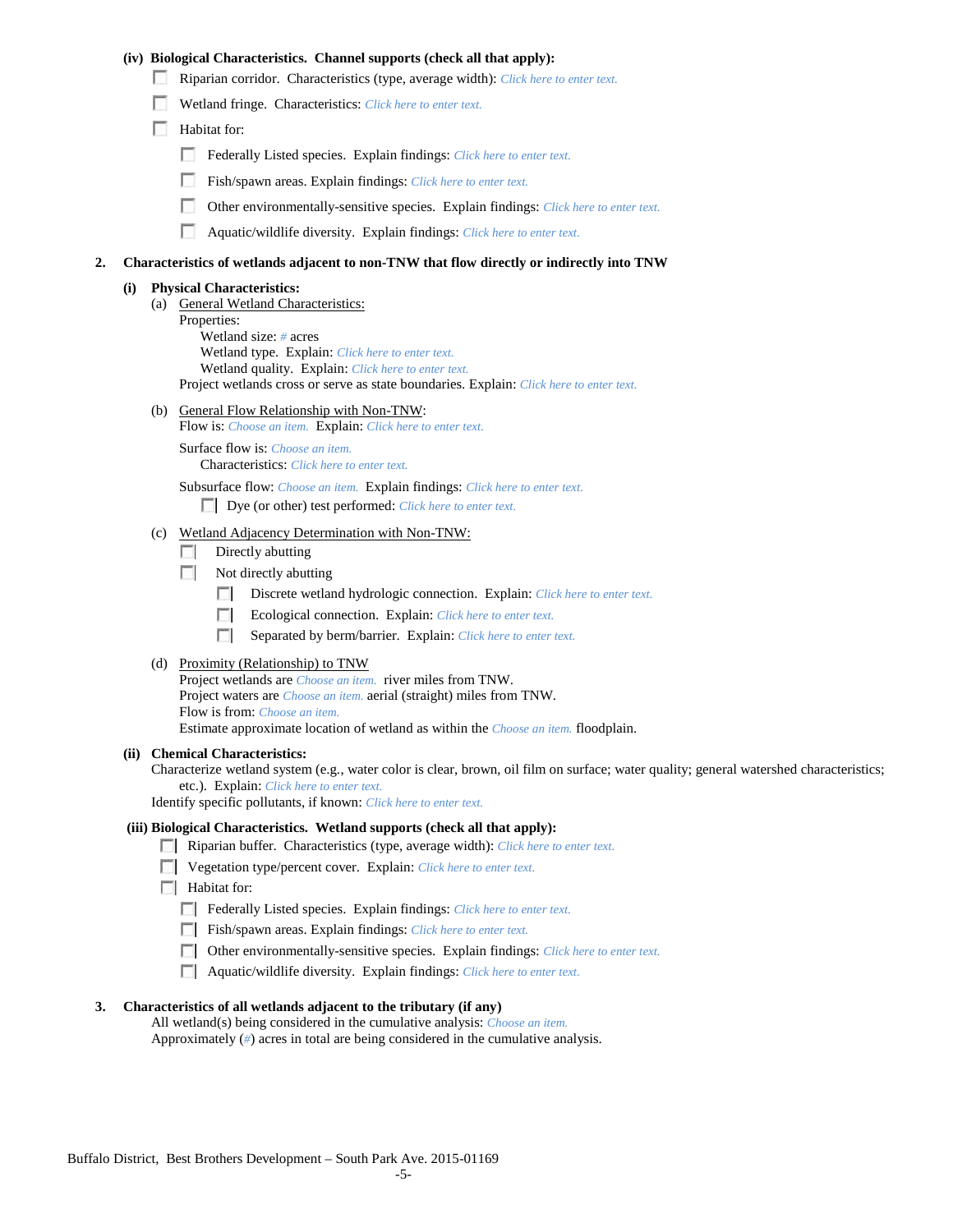For each wetland, specify the following:

| Directly abuts? $(Y/N)$ | Size (in acres) | Directly abuts? $(Y/N)$ | Size (in acres) |
|-------------------------|-----------------|-------------------------|-----------------|
|                         |                 | Y/N                     |                 |
| V/N                     |                 | Y/N                     |                 |
| V/N                     |                 | Y/N                     |                 |
|                         |                 | Y/N                     |                 |

Summarize overall biological, chemical and physical functions being performed: *Click here to enter text.*

## **C. SIGNIFICANT NEXUS DETERMINATION**

**A significant nexus analysis will assess the flow characteristics and functions of the tributary itself and the functions performed by any wetlands adjacent to the tributary to determine if they significantly affect the chemical, physical, and biological integrity of a TNW. For each of the following situations, a significant nexus exists if the tributary, in combination with all of its adjacent wetlands, has more than a speculative or insubstantial effect on the chemical, physical and/or biological integrity of a TNW. Considerations when evaluating significant nexus include, but are not limited to the volume, duration, and frequency of the flow of water in the tributary and its proximity to a TNW, and the functions performed by the tributary and all its adjacent wetlands. It is not appropriate to determine significant nexus based solely on any specific threshold of distance (e.g. between a tributary and its adjacent wetland or between a tributary and the TNW). Similarly, the fact an adjacent wetland lies within or outside of a floodplain is not solely determinative of significant nexus.** 

#### **Draw connections between the features documented and the effects on the TNW, as identified in the** *Rapanos* **Guidance and discussed in the Instructional Guidebook. Factors to consider include, for example:**

- Does the tributary, in combination with its adjacent wetlands (if any), have the capacity to carry pollutants or flood waters to TNWs, or to reduce the amount of pollutants or flood waters reaching a TNW?
- Does the tributary, in combination with its adjacent wetlands (if any), provide habitat and lifecycle support functions for fish and other species, such as feeding, nesting, spawning, or rearing young for species that are present in the TNW?
- Does the tributary, in combination with its adjacent wetlands (if any), have the capacity to transfer nutrients and organic carbon that support downstream foodwebs?
- Does the tributary, in combination with its adjacent wetlands (if any), have other relationships to the physical, chemical, or biological integrity of the TNW?

#### *Note: the above list of considerations is not inclusive and other functions observed or known to occur should be documented below:*

- **1. Significant nexus findings for non-RPW that has no adjacent wetlands and flows directly or indirectly into TNWs.** Explain findings of presence or absence of significant nexus below, based on the tributary itself, then go to Section III.D: *Click here to enter text.*
- **2. Significant nexus findings for non-RPW and its adjacent wetlands, where the non-RPW flows directly or indirectly into TNWs.**  Explain findings of presence or absence of significant nexus below, based on the tributary in combination with all of its adjacent wetlands, then go to Section III.D: *Click here to enter text.*
- **3. Significant nexus findings for wetlands adjacent to an RPW but that do not directly abut the RPW.** Explain findings of presence or absence of significant nexus below, based on the tributary in combination with all of its adjacent wetlands, then go to Section III.D: *Click here to enter text.*

# **D. DETERMINATIONS OF JURISDICTIONAL FINDINGS. THE SUBJECT WATERS/WETLANDS ARE (CHECK ALL THAT APPLY):**

- **1. TNWs and Adjacent Wetlands.** Check all that apply and provide size estimates in review area:
	- TNWs: *#* linear feet *#* width (ft), Or, *#* acres.
	- **Wetlands adjacent to TNWs:** # acres.

## **2. RPWs that flow directly or indirectly into TNWs.**

- Tributaries of TNWs where tributaries typically flow year-round are jurisdictional. Provide data and rationale indicating that tributary is perennial: *Click here to enter text.*.
- Tributaries of TNW where tributaries have continuous flow "seasonally" (e.g., typically three months each year) are jurisdictional.  $\mathcal{L}$ Data supporting this conclusion is provided at Section III.B. Provide rationale indicating that tributary flows seasonally: *Click here to enter text.*.

Provide estimates for jurisdictional waters in the review area (check all that apply):

- Tributary waters: # linear feet # width (ft).
- Other non-wetland waters: *#* acres.

Identify type(s) of waters: *Click here to enter text.*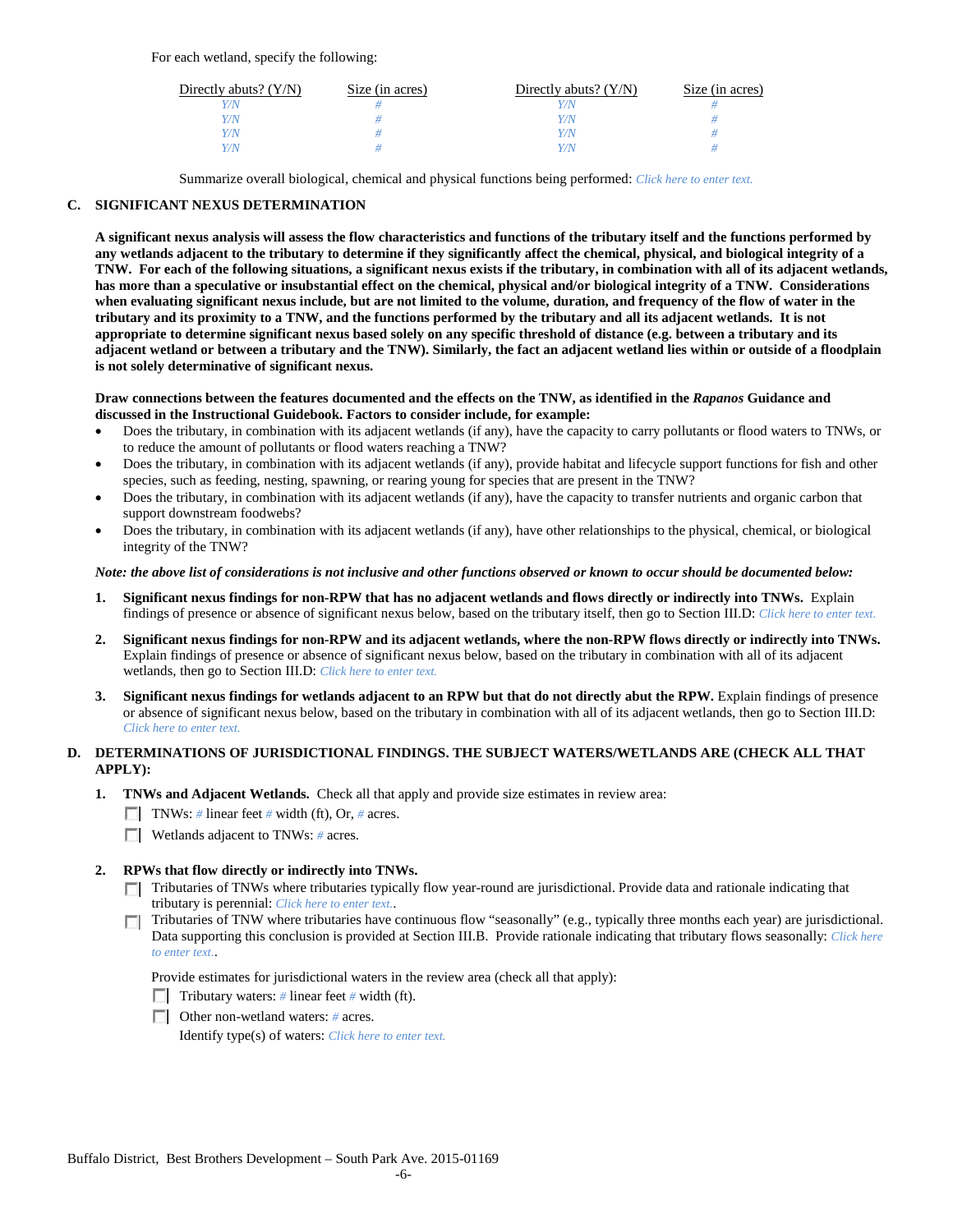## **3. Non-RPWs[8](#page-6-0) that flow directly or indirectly into TNWs.**

Waterbody that is not a TNW or an RPW, but flows directly or indirectly into a TNW, and it has a significant nexus with a TNW is jurisdictional. Data supporting this conclusion is provided at Section III.C.

Provide estimates for jurisdictional waters within the review area (check all that apply):

- **Tributary waters:** # linear feet # width (ft).
- Other non-wetland waters: # acres. Identify type(s) of waters: *Click here to enter text.*
- **4. Wetlands directly abutting an RPW that flow directly or indirectly into TNWs.**
	- **Wetlands directly abut RPW and thus are jurisdictional as adjacent wetlands.** 
		- $\Box$  Wetlands directly abutting an RPW where tributaries typically flow year-round. Provide data and rationale indicating that tributary is perennial in Section III.D.2, above. Provide rationale indicating that wetland is directly abutting an RPW: *Click here to enter text.*
		- Wetlands directly abutting an RPW where tributaries typically flow "seasonally." Provide data indicating that tributary is seasonal in Section III.B and rationale in Section III.D.2, above. Provide rationale indicating that wetland is directly abutting an RPW: *Click here to enter text.*

Provide acreage estimates for jurisdictional wetlands in the review area: *#* acres.

- **5. Wetlands adjacent to but not directly abutting an RPW that flow directly or indirectly into TNWs.**
	- $\Box$  Wetlands that do not directly abut an RPW, but when considered in combination with the tributary to which they are adjacent and with similarly situated adjacent wetlands, have a significant nexus with a TNW are jurisidictional. Data supporting this conclusion is provided at Section III.C.

Provide acreage estimates for jurisdictional wetlands in the review area: *#* acres.

- **6. Wetlands adjacent to non-RPWs that flow directly or indirectly into TNWs.** 
	- Wetlands adjacent to such waters, and have when considered in combination with the tributary to which they are adjacent **TO** and with similarly situated adjacent wetlands, have a significant nexus with a TNW are jurisdictional. Data supporting this conclusion is provided at Section III.C.

Provide estimates for jurisdictional wetlands in the review area: *#* acres.

## **7. Impoundments of jurisdictional waters. [9](#page-6-1)**

As a general rule, the impoundment of a jurisdictional tributary remains jurisdictional.

- Demonstrate that impoundment was created from "waters of the U.S.," or
- Demonstrate that water meets the criteria for one of the categories presented above (1-6), or
- n Demonstrate that water is isolated with a nexus to commerce (see E below).
- **E. ISOLATED [INTERSTATE OR INTRA-STATE] WATERS, INCLUDING ISOLATED WETLANDS, THE USE, DEGRADATION OR DESTRUCTION OF WHICH COULD AFFECT INTERSTATE COMMERCE, INCLUDING ANY SUCH WATERS (CHECK ALL THAT APPLY):[10](#page-6-2)**
	- which are or could be used by interstate or foreign travelers for recreational or other purposes.
	- from which fish or shellfish are or could be taken and sold in interstate or foreign commerce.
	- which are or could be used for industrial purposes by industries in interstate commerce.
	- Interstate isolated waters.Explain: *Click here to enter text.*
	- Other factors.Explain: *Click here to enter text.*

#### **Identify water body and summarize rationale supporting determination:** *Click here to enter text.*

Provide estimates for jurisdictional waters in the review area (check all that apply):

- Tributary waters: # linear feet # width (ft).
- Other non-wetland waters: *#* acres.

Identify type(s) of waters: *Click here to enter text.*

Wetlands: *#* acres.

 $\frac{1}{8}$ See Footnote # 3.

<span id="page-6-2"></span><span id="page-6-1"></span><span id="page-6-0"></span><sup>&</sup>lt;sup>9</sup> To complete the analysis refer to the key in Section III.D.6 of the Instructional Guidebook.

<sup>&</sup>lt;sup>10</sup> Prior to asserting or declining CWA jurisdiction based solely on this category, Corps Districts will elevate the action to Corps and EPA HQ for review consistent with the process described in the Corps/EPA *Memorandum Regarding CWA Act Jurisdiction Following Rapanos.*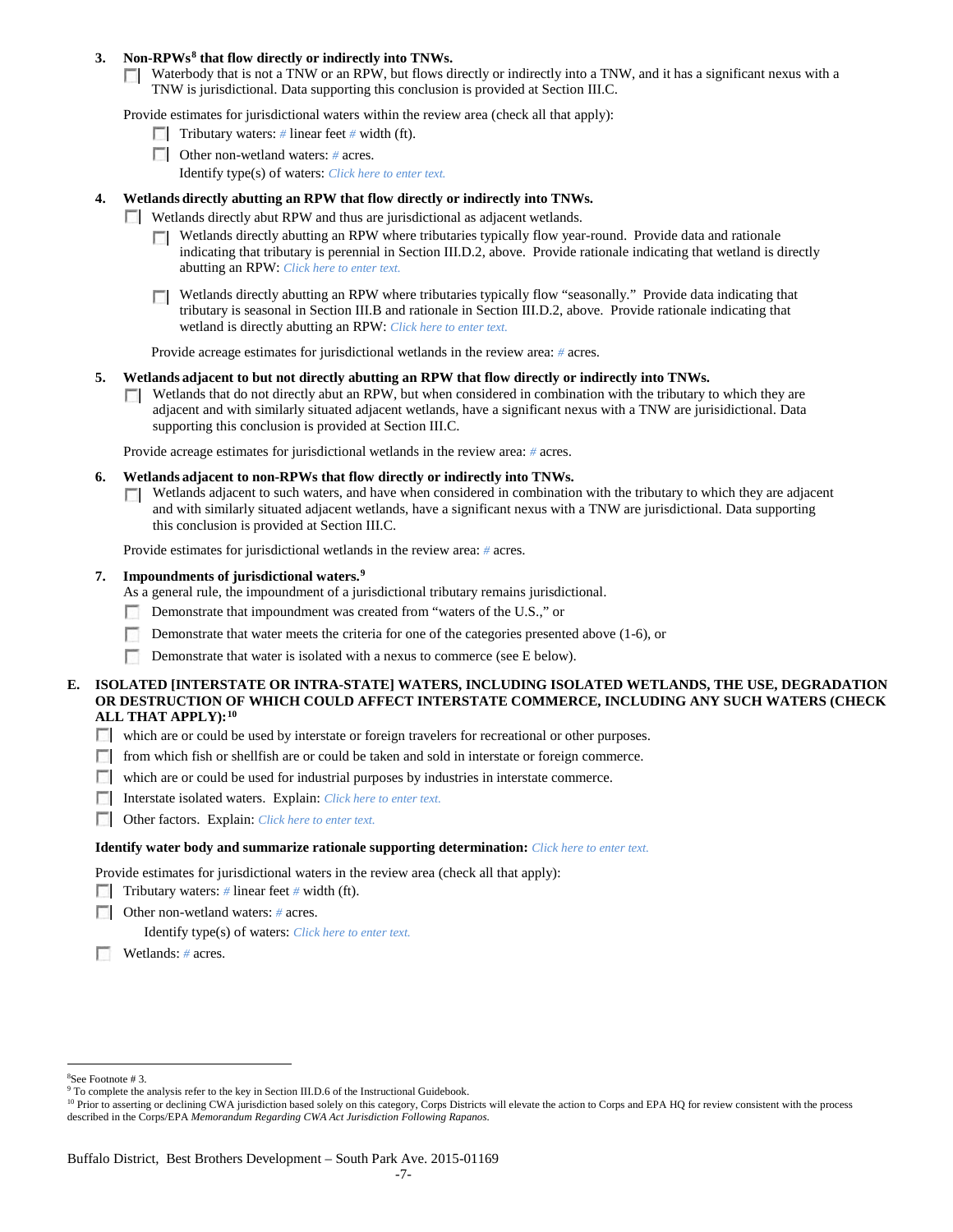| F. |                                                                                            | NON-JURISDICTIONAL WATERS, INCLUDING WETLANDS (CHECK ALL THAT APPLY):                                                                                                                                                                                                                                                     |  |  |  |  |  |
|----|--------------------------------------------------------------------------------------------|---------------------------------------------------------------------------------------------------------------------------------------------------------------------------------------------------------------------------------------------------------------------------------------------------------------------------|--|--|--|--|--|
|    | <b>COL</b>                                                                                 | If potential wetlands were assessed within the review area, these areas did not meet the criteria in the 1987 Corps of Engineers<br>Wetland Delineation Manual and/or appropriate Regional Supplements.<br>Review area included isolated waters with no substantial nexus to interstate (or foreign) commerce.            |  |  |  |  |  |
|    |                                                                                            | Prior to the Jan 2001 Supreme Court decision in "SWANCC," the review area would have been regulated based solely on the<br>"Migratory Bird Rule" (MBR).                                                                                                                                                                   |  |  |  |  |  |
|    | o                                                                                          | Waters do not meet the "Significant Nexus" standard, where such a finding is required for jurisdiction. Explain: Click here to enter text.                                                                                                                                                                                |  |  |  |  |  |
|    | ⊽                                                                                          | Other: (explain, if not covered above): This site consists of uplands. No waters were observed on this 3.69 acre site.                                                                                                                                                                                                    |  |  |  |  |  |
|    |                                                                                            | Provide acreage estimates for non-jurisdictional waters in the review area, where the sole potential basis of jurisdiction is the MBR factors<br>(i.e., presence of migratory birds, presence of endangered species, use of water for irrigated agriculture), using best professional judgment<br>(check all that apply): |  |  |  |  |  |
|    |                                                                                            | Non-wetland waters (i.e., rivers, streams): # linear feet # width (ft).                                                                                                                                                                                                                                                   |  |  |  |  |  |
|    | Lakes/ponds: $# \, \text{acres.}$                                                          |                                                                                                                                                                                                                                                                                                                           |  |  |  |  |  |
|    | Other non-wetland waters: # acres. List type of aquatic resource: Click here to enter text |                                                                                                                                                                                                                                                                                                                           |  |  |  |  |  |
|    |                                                                                            | Wetlands: # acres.                                                                                                                                                                                                                                                                                                        |  |  |  |  |  |
|    |                                                                                            | Provide acreage estimates for non-jurisdictional waters in the review area that do not meet the "Significant Nexus" standard, where such a<br>finding is required for jurisdiction (check all that apply):                                                                                                                |  |  |  |  |  |
|    |                                                                                            | Non-wetland waters (i.e., rivers, streams): $#$ linear feet $#$ width (ft).                                                                                                                                                                                                                                               |  |  |  |  |  |
|    |                                                                                            | Lakes/ponds: $# \, \text{acres.}$                                                                                                                                                                                                                                                                                         |  |  |  |  |  |
|    |                                                                                            | Other non-wetland waters: # acres. List type of aquatic resource: Click here to enter text                                                                                                                                                                                                                                |  |  |  |  |  |
|    |                                                                                            | Wetlands: # acres.                                                                                                                                                                                                                                                                                                        |  |  |  |  |  |
|    |                                                                                            | <b>SECTION IV: DATA SOURCES.</b>                                                                                                                                                                                                                                                                                          |  |  |  |  |  |
|    | ⊡                                                                                          | A. SUPPORTING DATA. Data reviewed for JD (check all that apply - checked items shall be included in case file and, where checked and<br>requested, appropriately reference sources below):<br>Maps, plans, plots or plat submitted by or on behalf of the applicant/consultant: Report dated October 19, 2015.            |  |  |  |  |  |
|    | 罓                                                                                          | Data sheets prepared/submitted by or on behalf of the applicant/consultant.                                                                                                                                                                                                                                               |  |  |  |  |  |
|    |                                                                                            | Office concurs with data sheets/delineation report.<br>⊡                                                                                                                                                                                                                                                                  |  |  |  |  |  |
|    |                                                                                            | Office does not concur with data sheets/delineation report.<br>n                                                                                                                                                                                                                                                          |  |  |  |  |  |
|    |                                                                                            | Data sheets prepared by the Corps: Click here to enter text.                                                                                                                                                                                                                                                              |  |  |  |  |  |
|    |                                                                                            | Corps navigable waters' study: Click here to enter text.                                                                                                                                                                                                                                                                  |  |  |  |  |  |
|    |                                                                                            | U.S. Geological Survey Hydrologic Atlas: Click here to enter text.                                                                                                                                                                                                                                                        |  |  |  |  |  |
|    |                                                                                            | USGS NHD data.                                                                                                                                                                                                                                                                                                            |  |  |  |  |  |
|    |                                                                                            | <b>USGS 8 and 12 digit HUC maps.</b>                                                                                                                                                                                                                                                                                      |  |  |  |  |  |
|    |                                                                                            | U.S. Geological Survey map(s). Cite scale & quad name: Click here to enter text.                                                                                                                                                                                                                                          |  |  |  |  |  |
|    |                                                                                            | USDA Natural Resources Conservation Service Soil Survey. Citation: Click here to enter text.                                                                                                                                                                                                                              |  |  |  |  |  |
|    | ⊽                                                                                          | National wetlands inventory map(s). Cite name: Wetland mapper on-line                                                                                                                                                                                                                                                     |  |  |  |  |  |
|    | п                                                                                          | State/Local wetland inventory map(s): Click here to enter text.                                                                                                                                                                                                                                                           |  |  |  |  |  |
|    |                                                                                            | FEMA/FIRM maps: Click here to enter text.                                                                                                                                                                                                                                                                                 |  |  |  |  |  |
|    |                                                                                            | 100-year Floodplain Elevation is: Click here to enter text. (National Geodectic Vertical Datum of 1929)                                                                                                                                                                                                                   |  |  |  |  |  |
|    | ⊽                                                                                          | Photographs:   Aerial (Name & Date): Click here to enter text.                                                                                                                                                                                                                                                            |  |  |  |  |  |
|    |                                                                                            | or $\sqrt{\sqrt{}}$ Other (Name & Date): As submitted by applicant – photographs taken in October 2015                                                                                                                                                                                                                    |  |  |  |  |  |
|    |                                                                                            | Previous determination(s). File no. and date of response letter: Click here to enter text.                                                                                                                                                                                                                                |  |  |  |  |  |
|    |                                                                                            | Applicable/supporting case law: Click here to enter text.                                                                                                                                                                                                                                                                 |  |  |  |  |  |
|    | D                                                                                          | Applicable/supporting scientific literature: Click here to enter text.                                                                                                                                                                                                                                                    |  |  |  |  |  |
|    |                                                                                            | Other information (please specify): Click here to enter text.                                                                                                                                                                                                                                                             |  |  |  |  |  |

# **B. ADDITIONAL COMMENTS TO SUPPORT JD:** *Click here to enter text.*